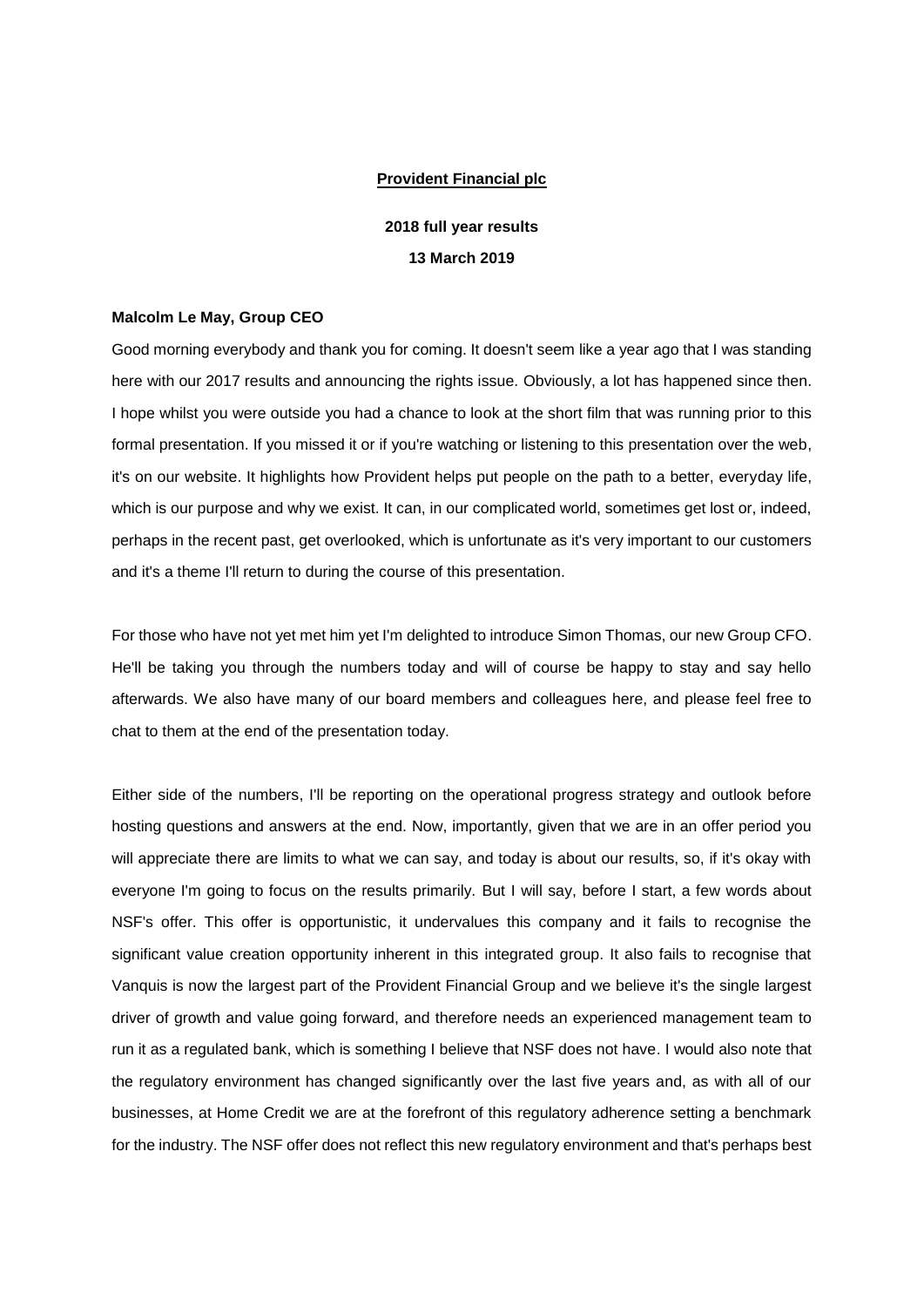illustrated by the letter sent to NSF by the regulator, by the FCA, on the 6th March. I'm sure you'll have read copies of this.

We are proud of our business, and, as you'll hear today, having substantially resolved all significant regulatory and legacy issues over the last 12 months we're now confident of our outlook to deliver enhanced and sustainable returns to shareholders, alongside good customer outcomes for our customers. Now, this may sound like groundhog day because I'm telling you what we have done, which is exactly the same as I said we would do a year ago, as repeated in our interims, I always saw 2018 as a year of getting our house in order, rebuilding the confidence in our businesses with the regulator, and we have achieved a lot in relation to the group's operation and financial performance and on the governance front. The aim of this was to strike a sensible balance between good customer outcomes and sensible returns for our shareholders, which I believe we have done. And we stand by our predictions at the time of the rights issue, namely, once we have returned to normality this group will make approximately a 10% return on its assets. Group adjusted profits before tax is up 82.3% to £153 million, with adjusted earnings per share up 26.6% to 46.6p. Progress? Yes, but only the first stage of our recovery journey, we're excited though about our future as we implement our strategy, embed our new strategic culture and roll out the new products for our customers.

Turning to the divisions, Vanquis Bank's profits are marginally up at £184.3 million, the consumer credit division has significantly reduced its losses to £38.7 million - that's down almost two thirds, and Moneybarn profits are up 28.3% to £28.1 million. The board, reflecting on the good progress we've made this year, have recommended a final dividend of 10p, again, as promised in our rights issue, and reflecting our confidence on the future. Again, a step in the right direction, but one we expect to build upon going forward.

Now, turning to the operational objectives that I set Provident Financial in 2018, these were, firstly, to implement the Home Credit recovery plan with a view to obtaining full FCA authorisation during the course of the year, secondly, progressing the ROP Vanquis Bank refund programme and adapting its business model to the changes in regulation that we are seeing, thirdly, making progress resolving the FCA investigation into the historic affordability, forbearance and termination practices at Moneybarn, fourthly, strengthening the Group's board, its governance structure and refocusing its culture, and finally, recapitalising the group and re-accessing the debt markets.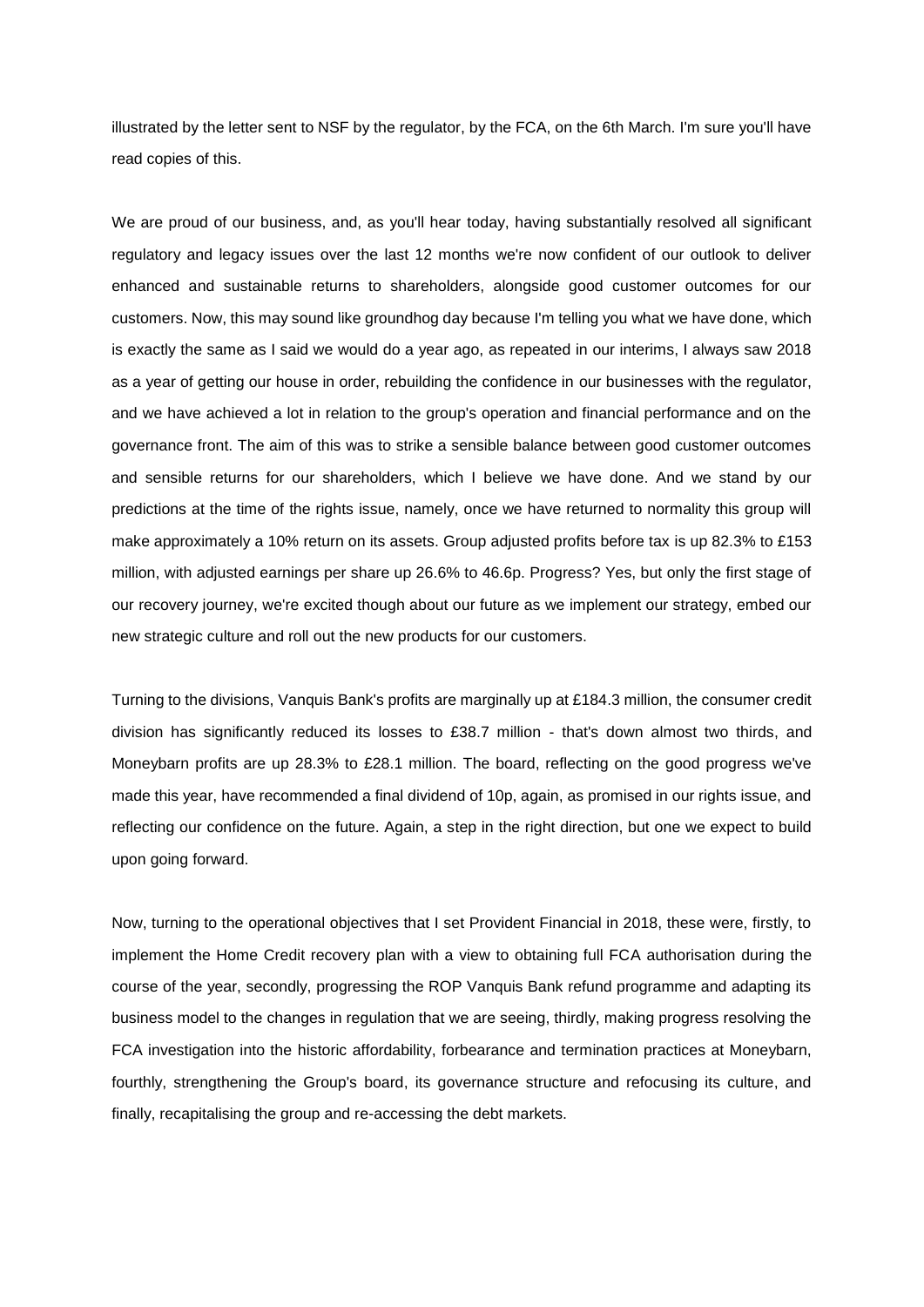And I'll now go through how I feel we've done against these individual objectives and the outcomes that we've achieved. Firstly, the consumer credit division was fully authorised at the beginning of November, just seven months after the rights issue, which was the result of Home Credit successfully implementing its new operating model. It has also started 2019 in line with expectations, and new customer numbers are materially up in CCD on the equivalent period of last year. The Home Credit field structure is now all employed, lending visits are now all voice recorded with collection visits soon to be as well. A new field structure was implemented to reduce the conduct spans of control, and we believe our new structure is fully compliant with the FCA's high cost, short term credit review and think it has a first mover advantage here with our model as others could potentially be playing catch up to our high regulatory standards, and I think this leaves us well placed to deliver good outcomes for customers and enhance and sustain returns for our shareholders. We have also recognised the undeniable fact that the Home Credit market is evolving and have positioned CCD accordingly, as traditional borrowers migrate more towards digital solutions. This is a huge opportunity for us, and one which CCD is embracing under the leadership of Chris Gillespie, who we think is the best guy in the market, and who has delivered a successful model change already at CCD. In 2018, Home Credit focused on getting authorised in collections, in 2019 its focus will be on embedding the full suite of performance management measures approved by the FCA only last week, stabilising customer numbers and reducing the cost base.

Turning to Vanquis, at our interims, the ROP refund programme, following a successful pilot scheme in June, had hit 200,000, I'm pleased to announce we're now well over one and a quarter million customers in terms of having had a refund, and the programme is now 99% complete, in fact, we have 1,244 customers still to contact and I'm confident that will be done by Friday. This has been done within the provisions that we established last year following our conversations with the FCA and the PRA, and there's also been no material change in the level of ROP complaints or CMC activity. Importantly, the bank's second objective was to adapt to the ever-evolving regulatory environment, again, recognising how regulators will increasingly shape ours and our customer's futures. New regulation can and will increase operating costs and moderate growth, the credit card market survey has in fairness already done a bit of both, our innovative response to it though will help move more customers that fall into persistent debt move out of it more quickly, which is good for them and it's good for us; once they leave persistent debt they can start to reuse their credit cards. In terms of new regulation, the bank implemented changes to meet the new affordability principles in November last year and is fully compliant, and has also introduced a new minimum payment for persistent debt cards following the credit card market study in 2018. Soon the bank will be rolling out a recommended payment for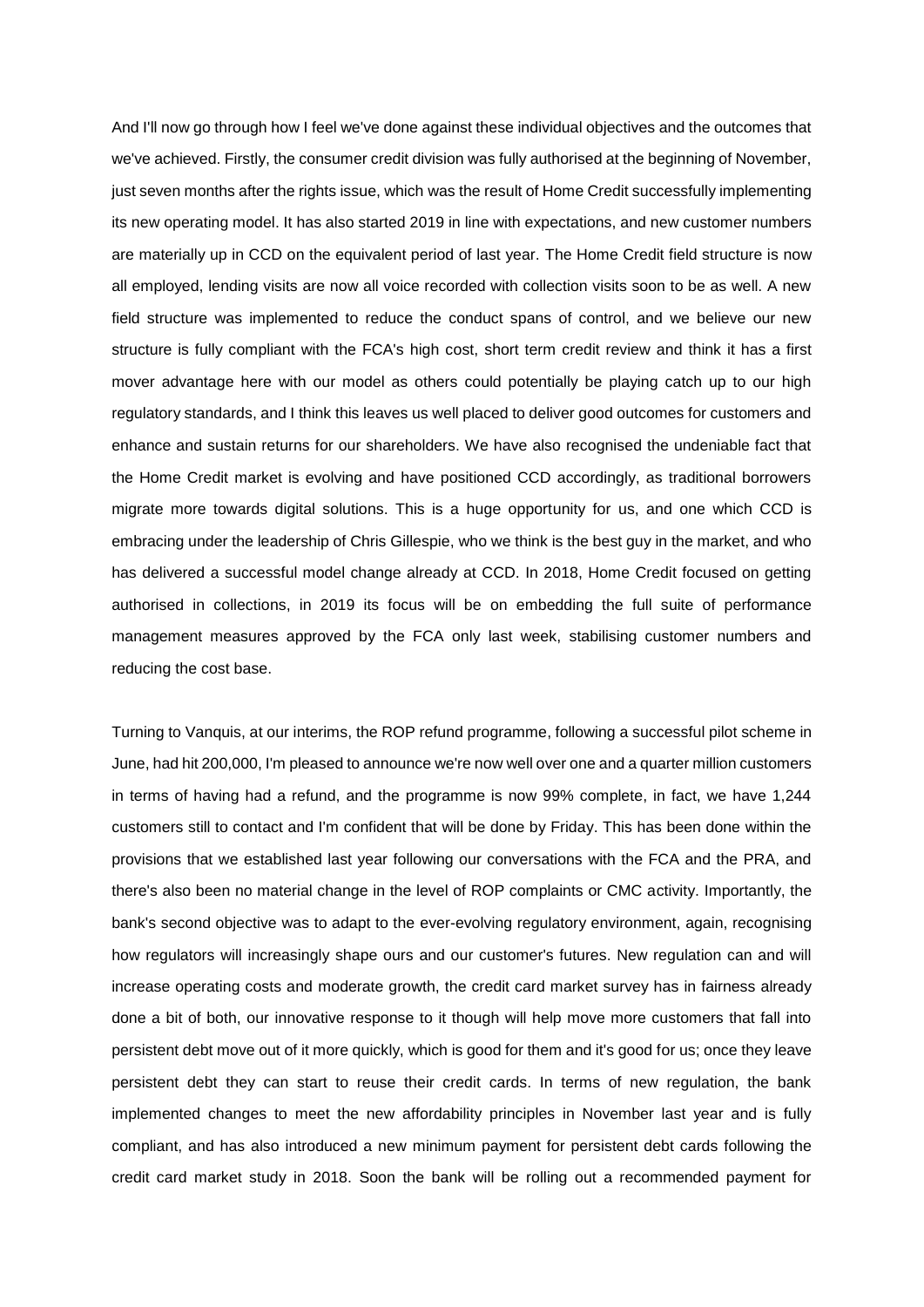persistent debt, which has not yet been done before in the UK and is another example of us putting good customer outcomes at the heart of everything that we do. So, looking at the numbers and to give you some colour on what we're trying to achieve with persistent debt, approximately 15% of our receivables book would ordinarily have been deemed to be in persistent debt, through the changes in the minimum payment this reduces to approximately 9% of our customers, and if 50% adopt our recommended payment schemes that will be down to 6% of our customers being left in persistent debt, and this is a good outcome for our customers. These changes will continue to bed down throughout the year, and the small proportion of remaining customers who will be in persistent debt we are prepared to help with remedies at 36 months which come into effect in 2020. So, overall, I think, a solid trading performance for the bank in the teeth of quite strong regulatory headwinds. Trading for the first couple of months, I'm pleased to say, is in line with expectations and customer numbers are slightly ahead of plan.

Turning to Moneybarn, in Moneybarn we've made significant progress with the FCA in reaching an agreed resolution to the investigation and are working towards concluding the matter in the coming weeks. The FCA will be issuing its final notice in due course and the combined cost of the agreement reached is expected to be well within the financial provision we've already announced. In relation to its business performance, Moneybarn had an excellent year and continues to grow under Provident's leadership. With adjusted pre-tax profits up 28.3% to £38.7 million, its strong performance has continued into 2019 and I'm pleased to see that we had a record monthly new customer growth in both January and February of this year.

Turning to governance, the governance of the Group and its leadership was strengthened by the setting up, for the first time, of a new group executive committee in early 2018. It makes decisions for and across the group, initially some of its members were interims but these are now being replaced with permanent employees, the committee provides better group governance and enhanced collaboration across the businesses for the benefit of customers and shareholders alike. In relations to new appointments, our new managing director of Vanquis Bank will join in April and we also expect to announce the name of a new Chairman shortly, subject to regulatory approval. Both have significant retail banking and consumer finance experience. A significantly strengthened and changed board met for the first time in September, following Patrick Snowball joining the group as Group Chairman, Angela Knight, Libby Chambers and Paul Hewitt are all experienced non-executives and were appointed to the board in July, and all of the new board members have significant retail banking experience. Simon Thomas, who I introduced earlier, joined the board as Group Chief Financial Officer in December,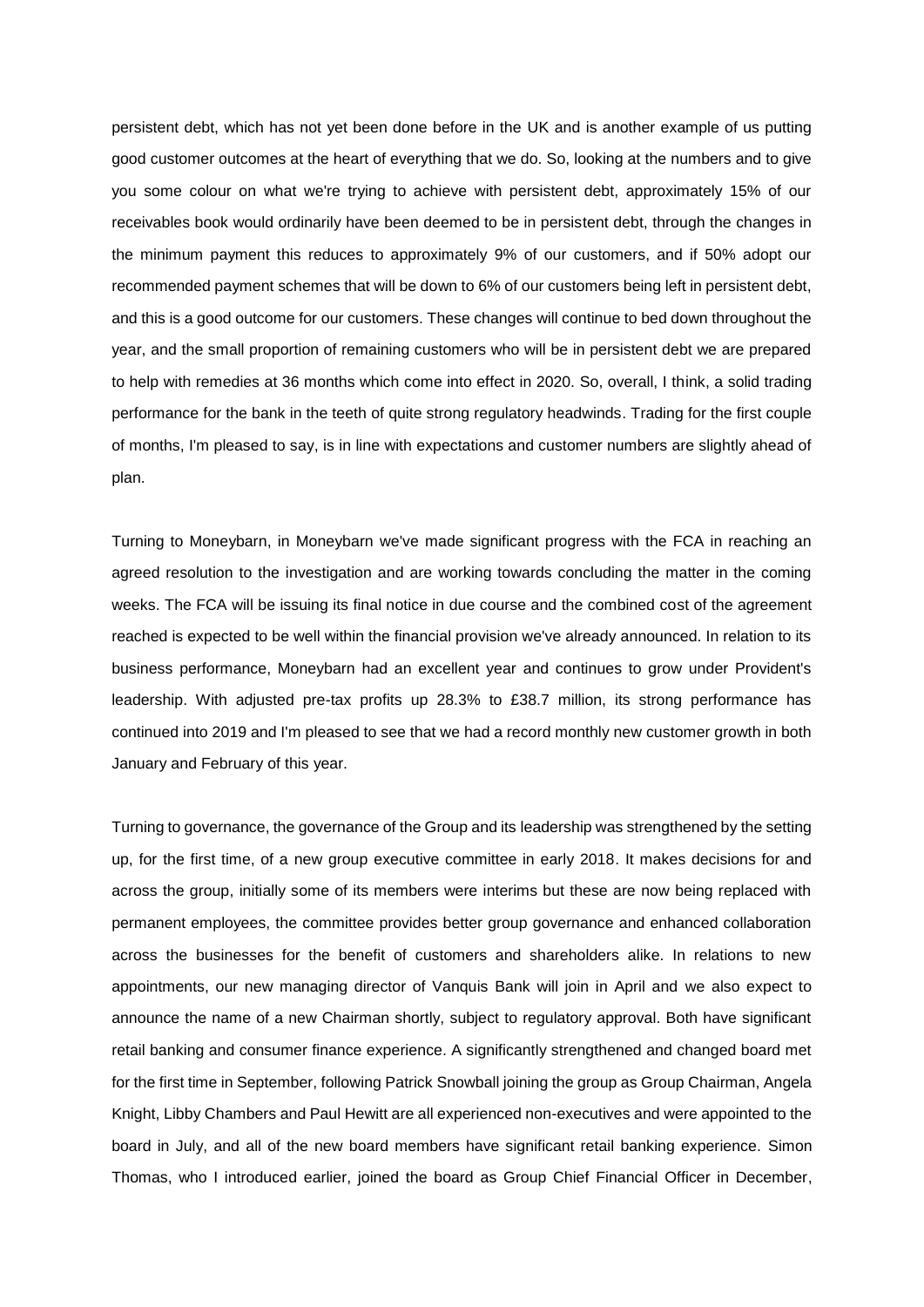adding further to the new board's skill set. Also, in relation to strengthening the governance and culture the board is finalising plans, again mentioned at the time of the rights issue, to establish a new board committee in the second quarter of this year to be chaired by Libby Chambers, to focus on customer, culture and ethics. The committee, amongst other objectives, will ensure we operate to the highest regulatory standards, which I believe will be very important, especially as the sector will continue to be at the forefront of the Regulator's mind as so many of our customers are seen by them to be vulnerable. Finally, but importantly, we have just launched what we call our blueprint, which is our new cultural statement, to the top 150 members of our leadership team across Provident Financial Group, and this will help drive improved customer outcomes and culture, and hopefully you saw the film outside earlier, but I'll talk a little bit more about that after Simon's spoken.

The last objective I set this time last year was to recapitalise the group, and to re-access the debt markets. In the first half we successfully completed the £300 million rights issue, and then off the back of this we issued a £250 million bond, a fixed rate bond with a five-year term, carrying a semi-annual coupon of 7%, a lower coupon than the bond that we retired. And obviously this was achieved with the support of our shareholders and our bond holders. The group's CET1 ratio, as at the 31st December 2018, stands at around 30%, compared with our fully loaded, regulatory capital requirement of 25.5%, and this surplus remains consistent with the group's historic risk appetite levels. As you will see, and obviously earlier in the week in the press, the PRA are increasingly focused on making sure our bank is well capitalised and we endorse this and feel we're well positioned as our objective now. The other thing that's happened at Vanquis rather is that we are fully funded by our retail deposits, which I think was a stated objective at the time of the rights issue and also the PRA have just agreed for the bank to pay Provident Financial a £60 million dividend. I think this is a clear indication of how much the financial performance of the group has improved during the course of the last year. Thank you for listening as I outlined our highlights and talked you through what we have achieved in the last 12 months, which I think has been a significant journey and culminated in CCD getting back on track and being authorised, and also, Provident Financial's overall profitability being substantially up. Later I'll talk to you about why I'm so excited about the outlook for the group, but I'll hand over to Simon now who will run you through some of the numbers in more detail. Thank you.

#### **Simon Thomas, Group CFO**

Thank you Malcolm, and good morning everybody. As you know, the Group adopted IFRS 9 from the 1st January 2018, we haven't restated our statutory comparisons, but we have provided unaudited pro forma 2017 income statement and balance sheet comparatives on a full IFRS 9 basis, and that is what's presented within this presentation.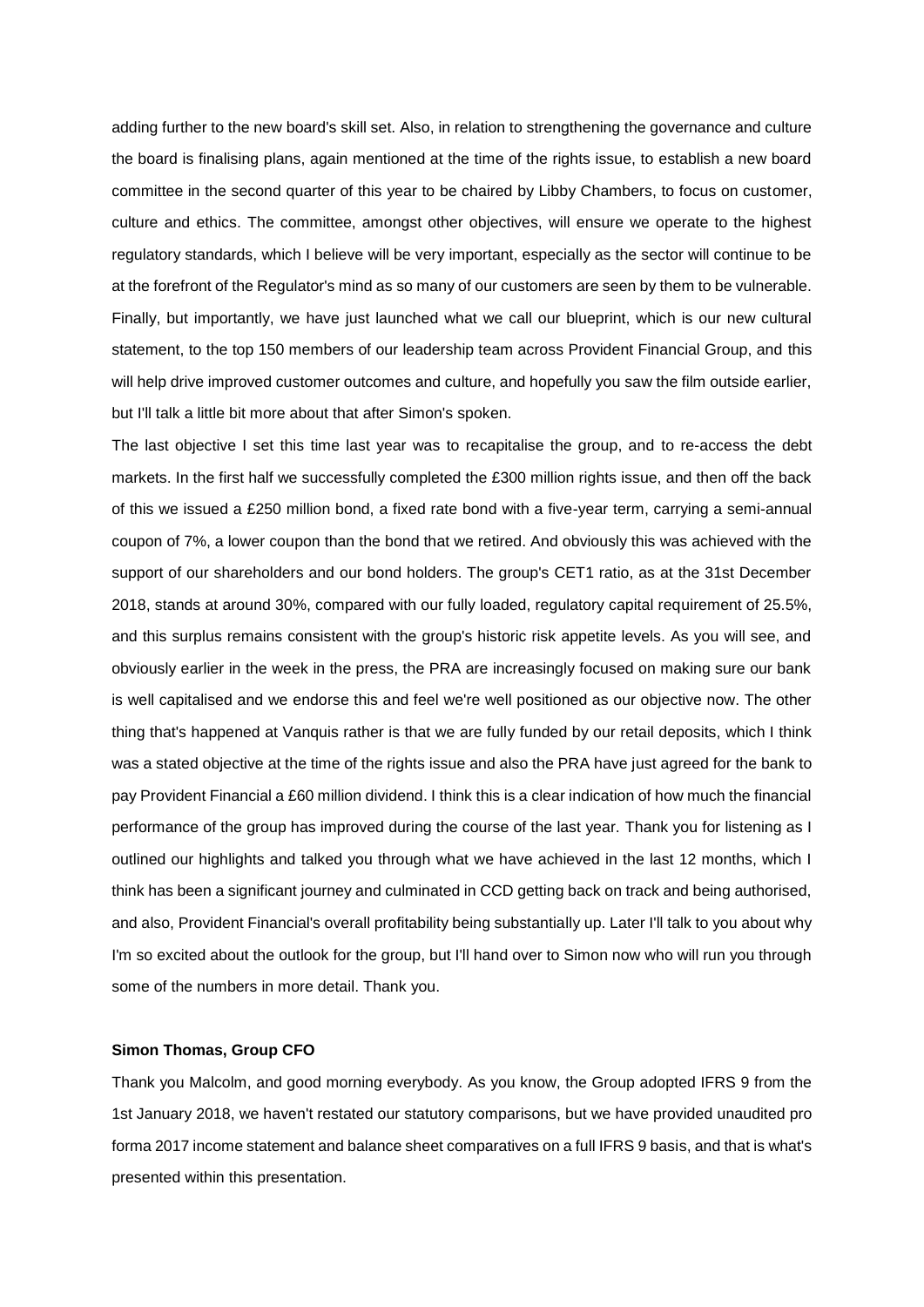The group has reported an adjusted profit before tax of £153.5 million, 82.3% higher than 2017, mainly driven by the reduction in losses in CCD as the business continues its turnaround. Moneybarn and Vanquis Bank have also both reported an increase in profits.

Central costs have increased by nearly £8 million in 2018, however, it should be noted that costs in 2017 were artificially low due to the release of share-based payments and other bonus charges. The historical norm was a central cost base of around £17 million, so underlying central costs have increased by about £3 million in 2018 due to the investment across Risk, IT, HR and Regulation, as Malcolm's already described. We'd expect central costs to be broadly stable in 2019.

Adjusted earnings per share has increased by 26.6%, a lower rate than the increase in the 82.3% increase in profits, and that was due to the shares issued as part of the rights issue in April and the release of prior tax credits in 2017 of approximately £20 million. The group's annualised return on assets to December 2018 was 7.6%, up from 6.9% in December 17. This reflects the increase in adjusted profits, partly offset by that higher tax rate. Vanquis Bank and Moneybarn are delivering returns in excess of 10%.

So, now turning to each of the businesses. Vanquis Bank has delivered a 1.6% increase in adjusted profits to £184.3 million. New customer bookings of 366,000 were 71,000 lower than last year, the yearon-year reduction is mainly due to the impact of tighter underwriting and the cessation of the Argos contract in early 2018. In addition, there was a temporary reduction in the marketing programme in the fourth quarter as the business focused on implementation of a new underwriting platform which went live in November. As a result, customer numbers ended the year at 1.78 million, still representing a year on year growth of just over 3%. The growth in new customer numbers together with the credit line increase programme to good quality established customers, has delivered year on year receivables growth of just under 5%.

In response to the FCA's persistent debt rules, Vanquis has increased minimal contractual payments and is in the process of rolling out recommended payments across the customer base. In addition, the business has also implemented enhanced affordability assessments in response to the FCA's proposed rules and guidance on creditworthiness. The impact of these changes on growth will be felt across the next 12 months as their effect becomes fully embedded in the receivables book. As a result, although we expect a similar level of new account bookings, we'd expect to see a moderation in receivables growth in 2019.

Vanquis Bank's revenue yield has fallen from 47.6% in 2017 to 43.7% in 2018, this is down to two factors. Firstly, there's been a further decline in the penetration of ROP within the customer base following the voluntary suspension of sales in April 2016. This has resulted in a year-on-year reduction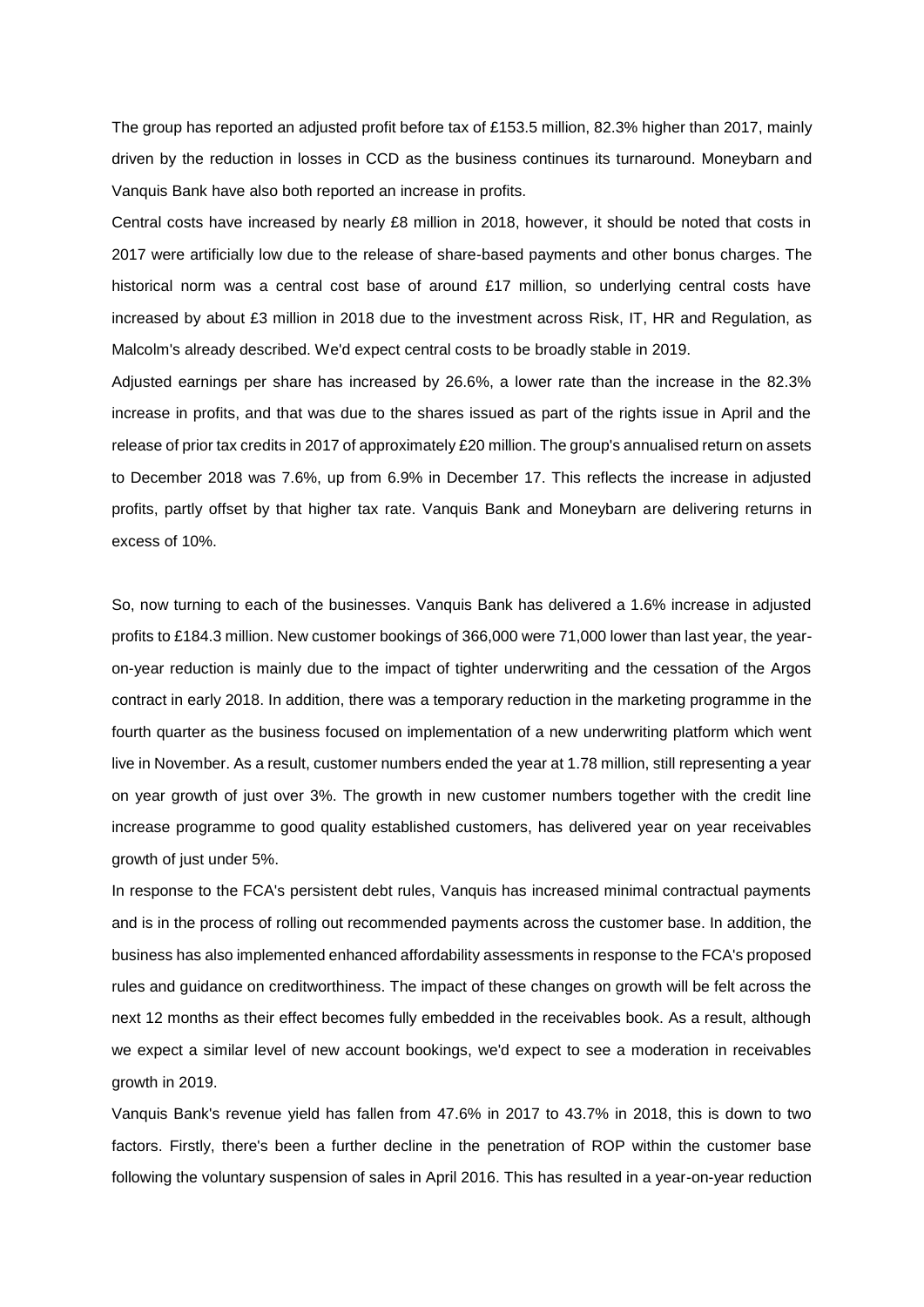in ROP income of approximately £15 million. Secondly, there has been further moderation in the interest yield from the continued expansion of the product offering into the near prime segment of the market through our Chrome branded card. The annualised impairment rate in 2018 has remained broadly stable at 16.3% of average receivables compared with 16.4% in 2017. As I'm sure you're aware, we've progressively tightened underwriting within Vanquis over the last two years. This approach has served us well and was taken as a precautionary measure, given our relatively cautious view on the UK economic outlook, and the flattening out of arrears and delinquency trends towards the end of 2016, and that was following a number of years of successive improvement. With tighter underwriting standards, lower new customer bookings and the increased mix of better quality Chrome customers within the customer base, we would have expected to see a more significant improvement in the impairment rate than the ten basis points which we saw. The reason why the improvement didn't materialise is primarily due to the increase in the use of payment arrangements during the second half of the year. As a bit of background, a customer is placed into a payment arrangement when there is some form of financial difficult. The use of payment arrangements has been increasing due to a number of factors including the general need for enhanced forbearance under the FCA regulation, which all lenders are seeing, particularly in credit cards, and represents and industry trend. More specifically to Vanquis, the recent increase in minimum payments to address the FCA's definition of persistent debt, as well as the significantly reduced penetration of the ROP product have also been contributory factors. Payment arrangements are subject to high impairment charges in excess of 80%, this is based on historical evidence together with the significant impact of discounting expected cash flows at Vanquis's effective interest rate of around 40%. As payment arrangements are only used for customers in financial difficulty, the increased use of them has brought forward impairment, which may have historically materialised over say four to five months as customers proceeded through the normal arrears stages. Once payment arrangements have settled at a new normal level, the pressure on impairment should subside, absent any deterioration in the UK macro-economic situation. Now, encouragingly, the rate of increase in payment arrangements has moderated in January and February 2019.

The annualised risk adjusted margin has reduced from 31.2% in 2017 to 27.4% in 2018, the 3.8% reduction reflects the 3.9% reduction in the revenue yield, partly offset by the 0.1% reduction in the impairment rate, both of which I've just explained.

Costs have reduced by just shy of 10% in 2018. Costs benefited by approximately £10 million from the release of incentive and share-based payments as a result of the performance being below expectations through 2017 and 2018. We'd expect a more normalised charge in 2019 so you would expect to see a year on year increase in costs as a result. Cost efficiency remains a key focus for Vanquis in 2019 in light of the continued expected reduction in revenue yield.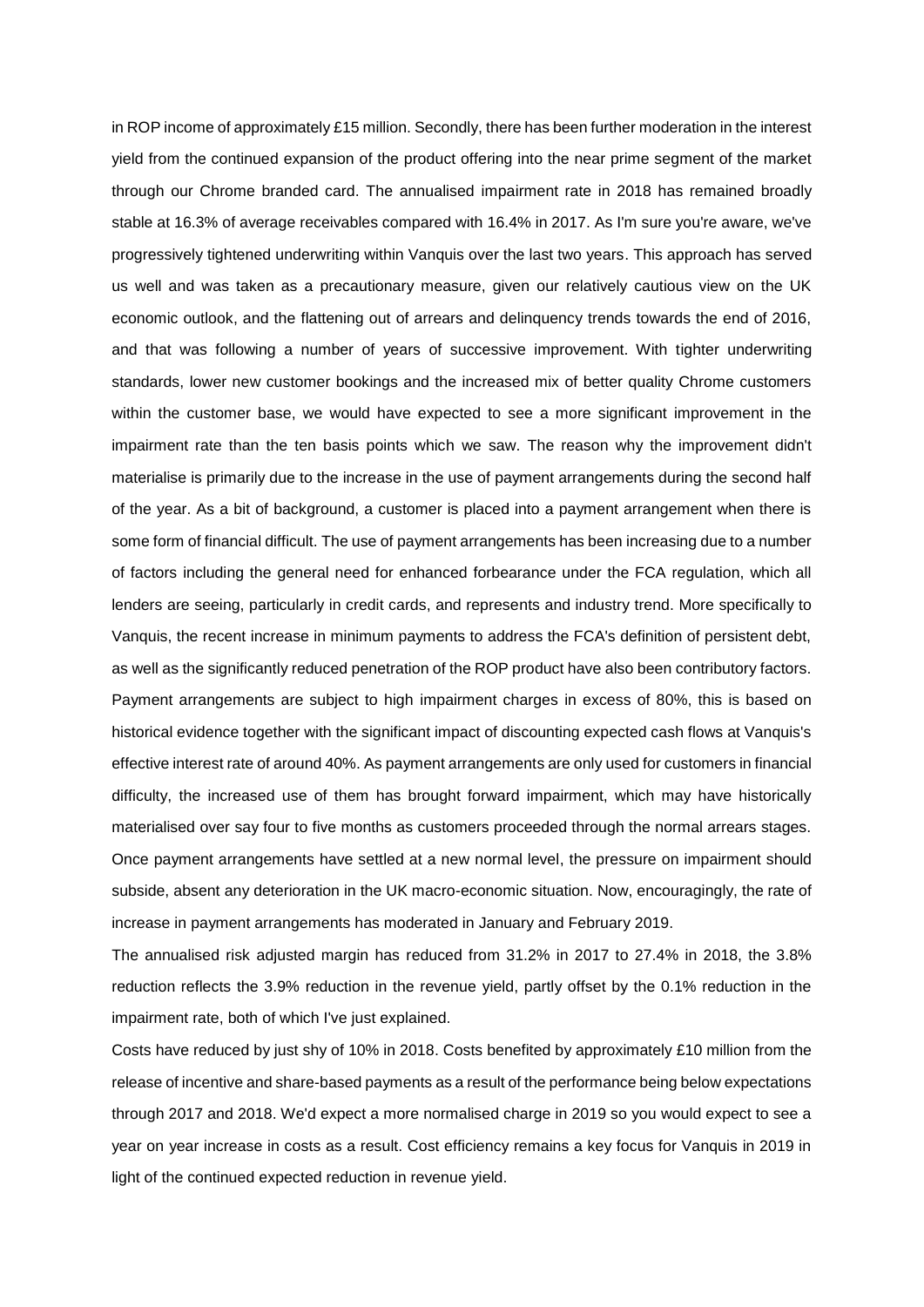Interest costs benefited from a reduction in Vanquis Bank's blended funding rate which, after taking into account the cost of holding the liquid assets buffer, reduced from 3.7% in 2017 to 3.5% in 2018. Vanquis fully repaid its intercompany loan to PFG in November 2018 and importantly is now fully funded by retail deposits.

Vanquis Bank's annualised return on assets has reduced from 11.8% to 10.9% which reflects the moderation in the risk-adjusted margin, partly offset by the cost benefits I've just talked you through.

Now onto CCD. CCD has reported an adjusted loss before tax of £38.7 million in 2018, a significant reduction from £106 million of losses in 2017 as the business completed the required recovery plan which resulted in the full FCA authorisation of the business in November 2018.

CCD customer numbers ended 2018 at 560,000, 28.2% lower than 2017. Home Credit customer numbers have reduced from 697,000 to 440,000 during 2018. The business has not managed to reconnect with around 200,000 customers, who ceased paying in the second half of 2017 following the poorly executed migration to the new Home Credit operating model in July 2017. In addition, the focus of the business during the implementation of the Home Credit recovery plan has primarily been on collections performance as opposed to customer recruitment. As a result, the number of new customers recruited in 2018 was approximately 50,000 lower than in 2017. As Malcolm mentioned earlier, new customer recruitment picked up in the fourth quarter of 2018 and that has continued in early 2019.

Satsuma customer numbers has shown strong year-on-year growth of 48%, despite further tightening of underwriting during 2018. This performance reflects continued improvements to the customer journey and the development of product distribution. Home Credit receivables have reduced by 21% to 261 million, which is a lower rate of reduction than the 37% reduction in customer numbers. This is due to the large impairment charge taken in 2017 on the receivables balance relating to the 200,000 nonpaying customers that the business has not managed to reconnect with. Satsuma's receivables showed a 56% year-on-year growth to £40 million, this reflects a combination of the 48% increase in customer numbers together with the continued development of further lending to good quality established customers.

The annualised revenue yield of 116% in 2018 is little changed from the 119% in 2017, with no real change to product pricing in either Home Credit or Satsuma. The impairment rate, however, in 2018, of 40.8% is significantly lower than the rate of 76.6% in 2017. Collections performance of credit, originated since the fourth quarter of 2017, is broadly in line with the levels achieved prior to the change of operating model in July 2017. Here, the CEM has typically issued the credit and the ownership of the customer relationship is strong. In contrast, the collections performance on credit originated prior to the fourth quarter of 2017, where the CEM typically did not originate the credit, remains significantly lower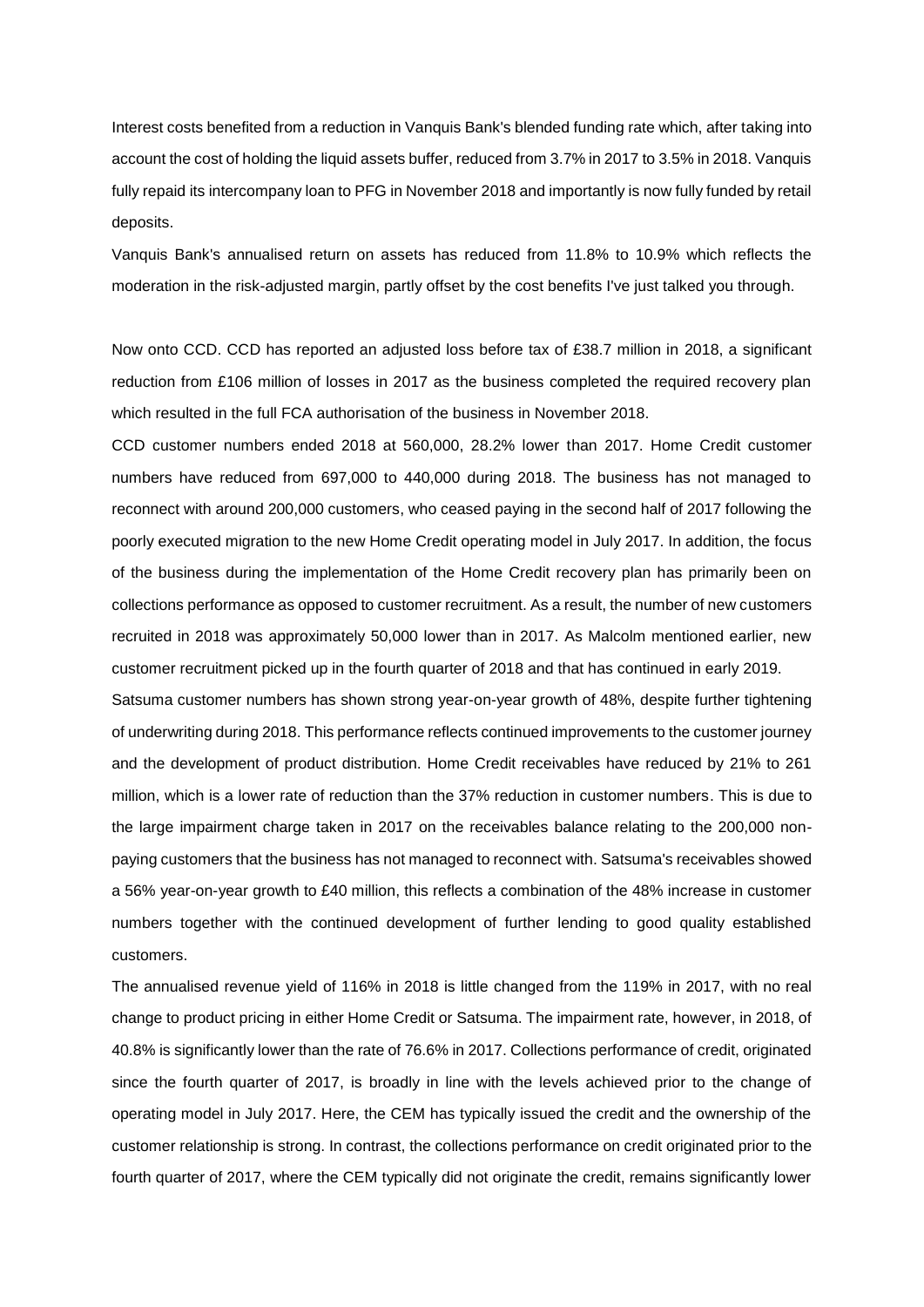than historic levels. However, importantly, these balances now represent less than 10% of the carrying value of receivables at approximately £20 million. The annualised risk adjusted margin has therefore shown a substantial improvement from 41.9% to 74.7% in 2018, and is due to the significant improvement in impairment which I've just explained.

Aligning the cost base with the reduced size of the business remains a key priority for CCD. Headcount in the Bradford Head Office was reduced by around 200 in early 2018, in addition, whilst the business has continued to invest in field management to bolster spans of control, the number of CEMs has reduced from around 2,700 at the start of the year to around 2,100 at the end of 2018, reflecting the reduced number of customers. However, despite headcount reductions, CCD's costs of 2018 of £245m have shown a modest reduction of 3.4% on 2017. This is mainly due to the higher fixed cost base and the investment in strengthening the control environment, risk management and compliance as the recovery plan was implemented. In addition, the business has also had to invest in replacing part of the legacy IT estate, rolling out the new field structure and increasing local marketing activity to support new customer recruitment in the fourth quarter of the year. CCD recently announced a voluntary redundancy programme in the Bradford Head Office with the aim of reducing central headcount by up to a further 200. With cost reduction actions already taken and the ongoing tight control of costs, this is expected to result in CCD's cost base reducing in 2019. For a bit of context, headcount in CCD has now reduced by around 1,000 over the last 12 months.

The reduction in interest costs in 2018 is broadly in line with the reduction in average receivables, with CCD's funding rate remaining stable at 6.5%.

Finally, Provident remains the market leader in the Home Credit market with a strong franchise. The business has two main objectives in 2019: stabilizing the customer base and reducing costs further. Both of these objectives will be necessary to return the business to run-rate profitability in due course and then deliver the group's target ROA of approximately 10% in the medium term.

So, now turning to Moneybarn. Moneybarn has delivered a strong 28.3% increase in adjusted profit before tax to £28.1 million in 2018. Customer numbers of 62,000 at the end of 2018 show year-on-year growth of 24%. Notwithstanding the tighter underwriting standards implemented over the last two years, new business volumes during 2018 were at record levels and showed year on year growth of 18%. New business volumes have continued to be strong in early 2019. The growth in customers corresponded to receivables and revenue growth of 24%, with the revenue yield remaining stable at 35%. Following the tightening of underwriting in the second quarter of 2017, and then again in the second quarter of 2018, default rates and arrears levels have now been stable for over six months, and the credit quality of new business being written is now materially better than two years ago. As a result, the annualised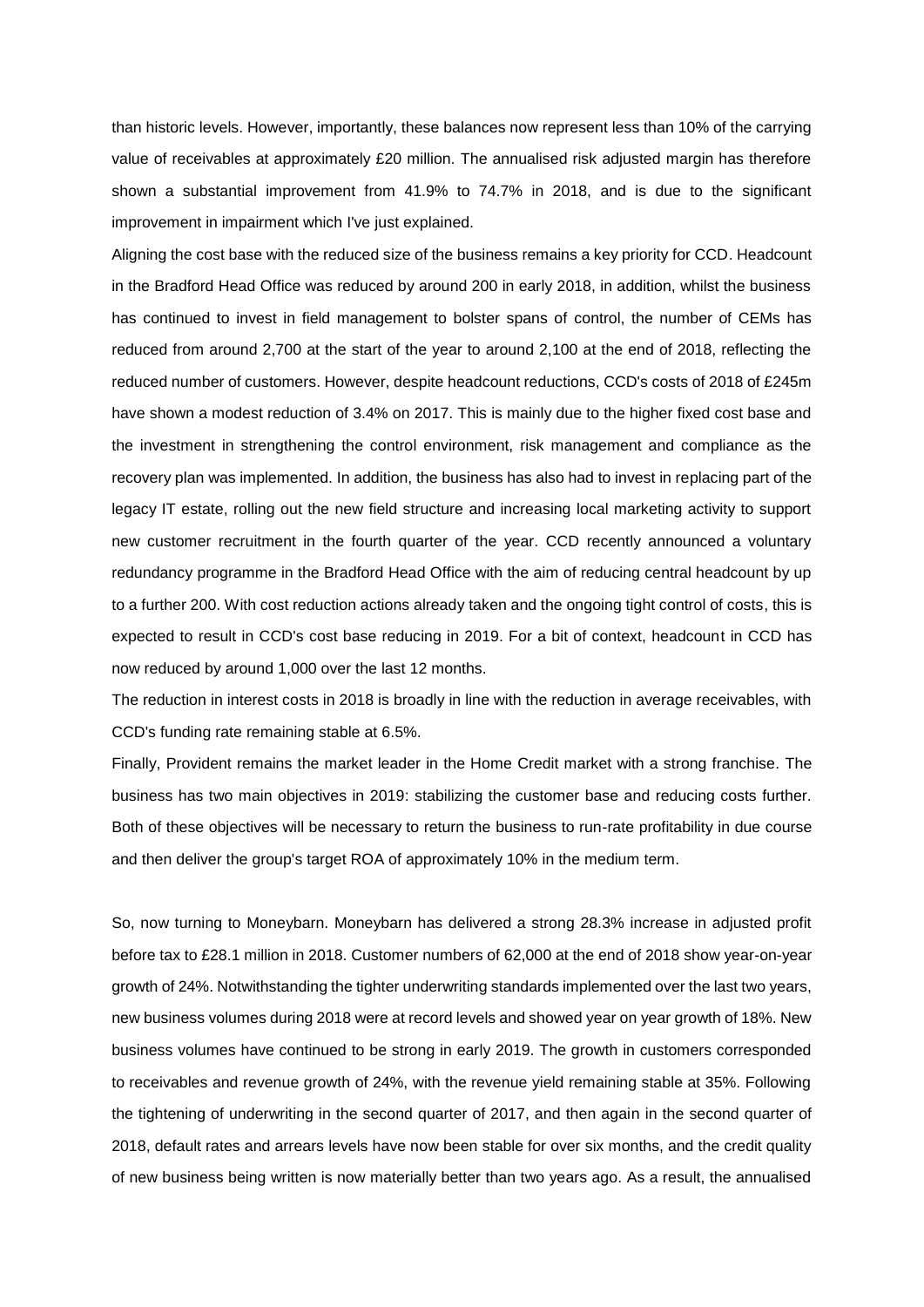impairment rate has reduced from 14.3% at the end of 2017 to 12.8% at the end of 2018. The annualised risk-adjusted margin has therefore strengthened by 150 basis points to 22.2% due to the improvement in the impairment rate.

Moneybarn has continued to invest in the resources necessary to support future growth and enhance the customer experience. The executive team and first tier of management has been strengthened and more resource has been added within the customer service and the collections area.

In terms of interest costs, these reflect an increase in Moneybarn's group funding rate from 5% in 2017 to 5.9% in 2018. This reflects the increased cost of funding for the non-bank segment of the group, now that Vanquis is fully funded through retail deposits. We'd expect Moneybarn's funding rate to be similar to CCD at around 6.5% in 2019.

Overall, Moneybarn has delivered an annualised return on assets of 10.7% in 2018, up from 10% in 2017, reflecting the strengthening of the annualised risk-adjusted margin.

Now turning to capital. The Group's regulatory capital requirement to maintain a fully loaded CET1 ratio of 25.5% is the main determinant of the Group's capital structure. The Group's regulatory capital in December was £657 million, the Group's total regulatory capital represents a CET1 ratio of 29.7%, which provides regulatory capital headroom of around 95 million. This is consistent with the Board's current risk appetite of maintaining headroom in excess of £50 million. In quantifying regulatory capital, the impact of IFRS 9 is being recognised over a five-year period, starting in 2018. The adjustment you'll see in the table on the left of £175 million is an add back to the group's IFRS 9 net assets in order to recognise 5% of the full impact of IFRS 9 for year one. In the table on the right I've set out how the impact of IFRS 9 is absorbed into regulatory capital over the transitional period to 2023. The group's regulatory capital headroom has immediately reduced by a further £18 million on the 1st January 2019, being the second year impact of the transitional rules which requires that 15% of the IFRS 9 adjustment is absorbed at this date. The remaining £157 million impact of IFRS 9 will be absorbed between 2020 and 2023.

In addition, following the implementation of IFRS 16 'Leases' from the 1st January 2019, the Group's regulatory capital headroom has reduced by a further £26 million.

Now looking at funding and liquidity. There's no change to the Group's funding strategy as we explained at the interim results. The announcement of the ROP investigation in August 2017 has not had any discernible impact on the retail deposits programme. Deposits at the end of December were £1.4 billion, and Vanquis is now fully funded with retail deposits following the repayment of the intercompany loan from PFG of £55 million in November 2018.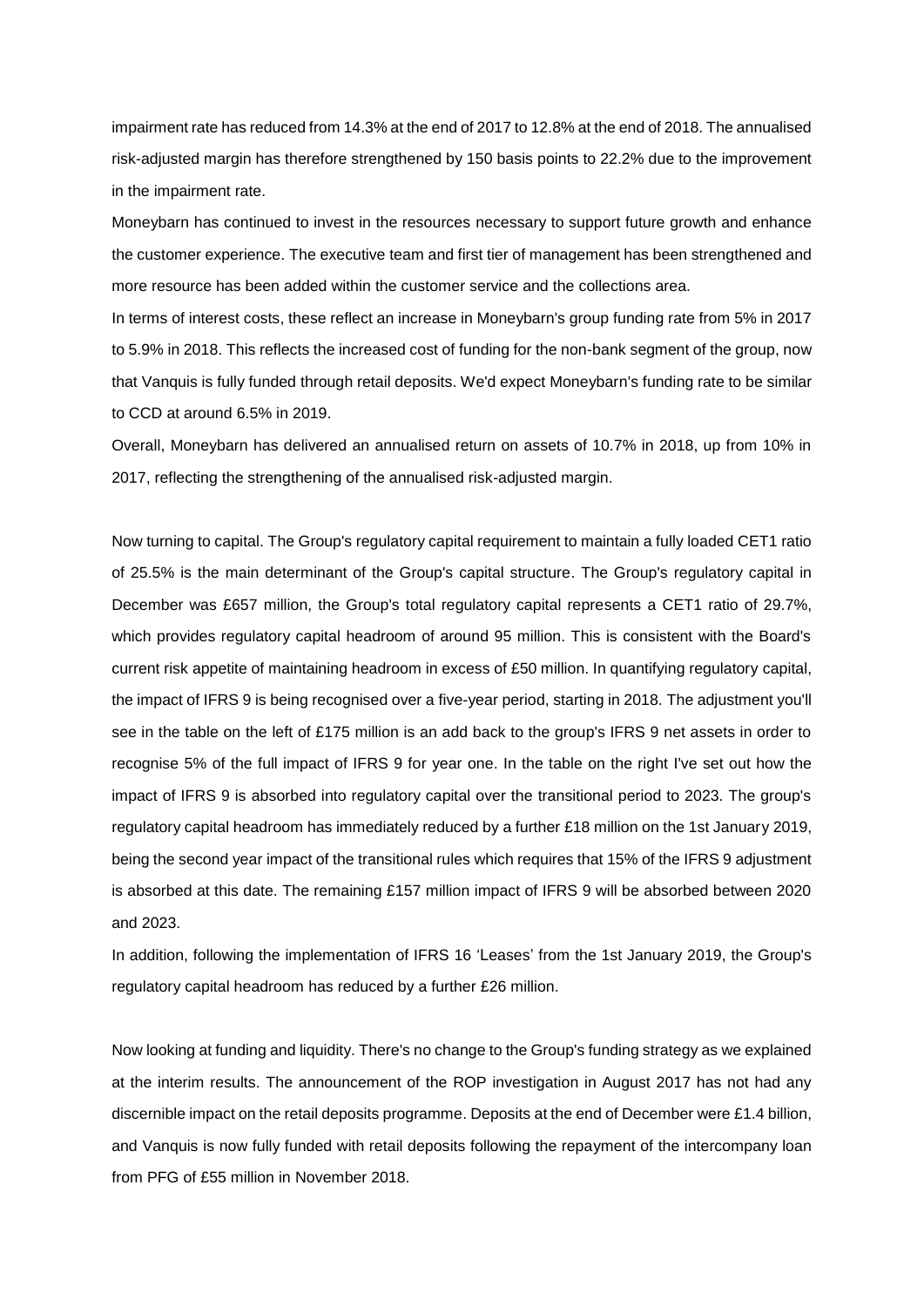Our syndicated revolving bank facility is currently £450 million. In line with our Treasury Policy, we are in initial discussions with our lending banks with a view to refinancing the facility 12 months in advance of its maturity in May 2020. During 2018, we repaid £15 million of the M&G term loan as well as £20 million of private placements on their contractual maturity dates. As you can see in the table the new £250 million senior bonds we've just issued, which mature in 2023, as well as the residual £27 million of our existing senior bonds, which will mature on their original maturity date in October 2019. At the end of 2018 the Group had headroom on committed facilities of £327 million, this provides sufficient capacity to fund forecast growth and contractual maturities until May 2020, when the £450

And finally for me, onto the target financial model. As was indicated at the time of the rights issue, our plans indicate that the Group can deliver a target ROA of around 10% once the Home Credit business has moved back into profitability. As I mentioned earlier, Vanquis and Moneybarn are already delivering the Group's targeted returns. We believe that the group can deliver sustainable receivables growth of between 5-10% per annum throughout the cycle. Our dividend policy is a function of our returns, growth plans and the requirement to maintain a suitable level of headroom above our total capital requirement. As you're aware, our total capital requirement is currently 25.5%, although we're actively exploring a number of areas where we believe our capital requirement could reduce in the future. Our dividend policy is unchanged and it's to maintain the dividend cover of at least 1.4 times which will take into account the ongoing recovery of the Home Credit and the business returning into profitability. In addition, it will also take into account the remaining transitional impact of IFRS 9 of £157 million on regulatory capital levels over the next four years, and, the group's current risk appetite of maintaining regulatory capital headroom above £50 million. With that I'll now hand back to Malcolm.

#### **Malcolm Le May, Group CEO**

million revolving syndicated bank facility matures.

## Thank you, Simon.

Regulation. I outlined how we performed against my 2018 objectives earlier and all were predicated on us rebuilding our relationship with the regulator, both the FCA and the PRA. Shareholders must draw their own conclusions, but I think we've made substantial progress in this area, in fact, all of our material regulatory issues with the FCA have now been substantially resolved. CCD has been authorised, and, only last week, we were given approval to implement enhanced performance management for our customer engagement managers. We've made significant progress in reaching an agreed resolution in the Moneybarn investigation with the FCA and, as I said, I expect their final notice to come out in the coming weeks. Again, it's been settled within the provision we set last year. The ROP restitution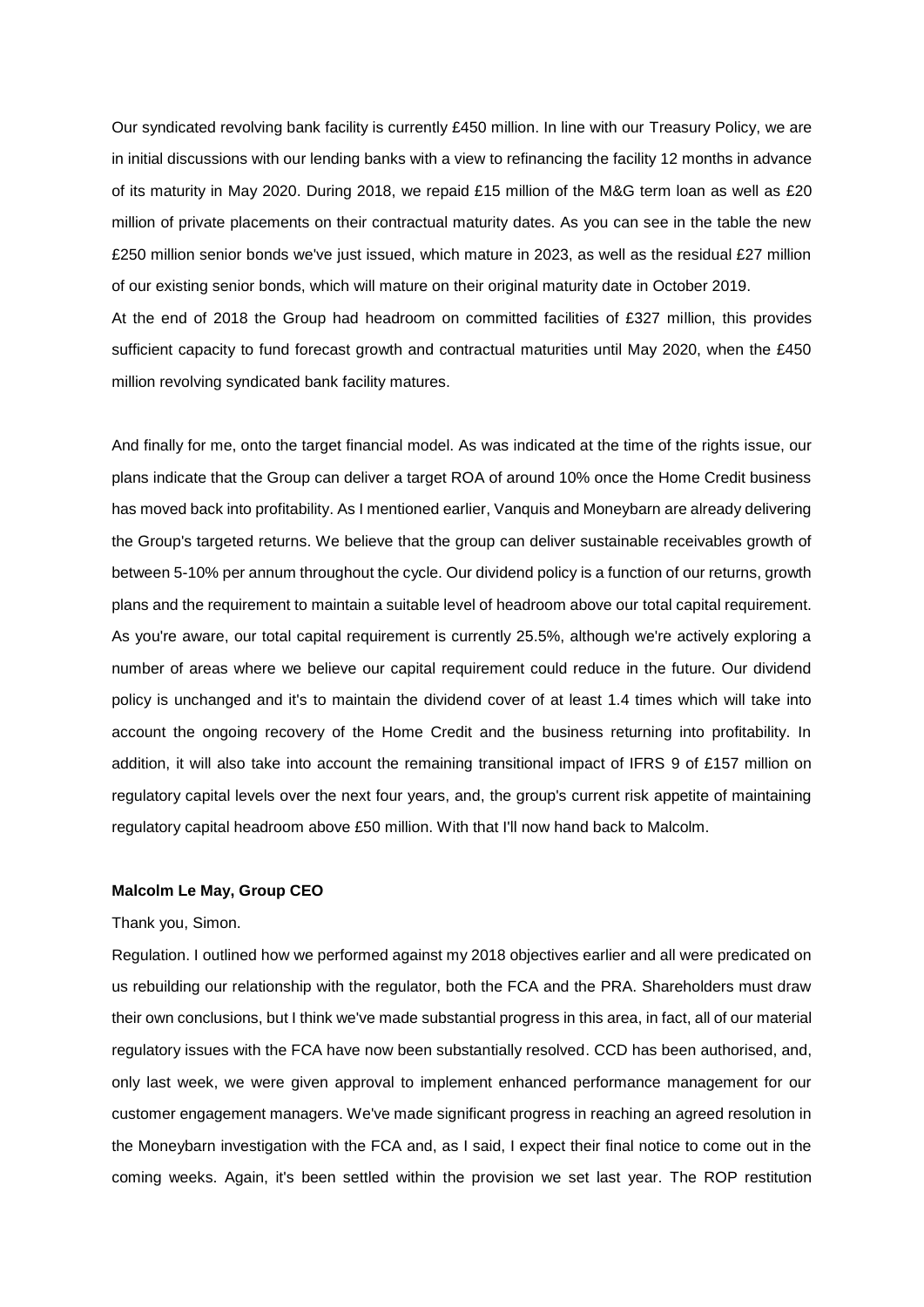programme is actually 99.9% complete and a dividend was paid by Vanquis Bank to Provident Financial in respect of 2018. I believe none of this would have been possible if our regulatory relationships had been poor and obviously my aim, for this year, is to exit enhanced supervision and lift Vanquis's VREC on capital movements and I hope to do that in the next 12 months. However, I want you all to be under no illusion that the regulatory scene has changed dramatically in the last five years, it is better and is stronger and it's producing better customer outcomes. Now, some people may feel this is detrimental to the shareholder, as set out a year ago it has ameliorated returns to a degree, but these returns are now much more sustainable, and with our size and importance, we lead the market in these products, and we are best placed to serve the customers with them. As you might have heard me say in the past, I'm passionate about this business, I believe high regulatory standards in our part of the market will help us, and those who can't reach them will fall by the wayside. I do believe in relation to the high cost short term credit review, our competitors will have to move towards our model as it's difficult to see how they can achieve high standards required if they don't. Why does this matter? Because it means over the longer term, we are well placed to optimise shareholder value delivery from this business in the context of what is achievable within the regulatory framework. As discussed earlier, Vanquis bank has implemented changes resulting from various FCA reviews and their embedding continues in 2019 and 2020. The recent FCA review into motor finance is also expected to be completed by the end of September, and an update was published at the start of March. As we've been helping the FCA with the review, as we do not pay variable commissions, which was the area the report focused on, we believe we're well positioned when the FCA publish their final recommendations. Overall, operating to these high standards is so important, not only for our relationship with the regulators, not only for our customers, but also for our shareholders, as it will enable us to continue to adapt as regulations evolve and ensure the group business model is optimised to ensure we maximise returns for shareholders. As I touched on in my opening remarks we have been looking at our purpose, what we do for our customers, indeed, why we need to exist, I believe, as do our regulators, that a strong purpose running through an organisation improves its culture and helps deliver the right outcome for customers, culture and diversity are also the two big themes that the FCA are pursuing this year, and I should add that I have taken the FCA through our recently announced blueprint on culture. We have, though, taken it a stage further and we've created business strategic drivers and behaviours that help to deliver our purpose, create the right culture and deliver a business advantage for Provident Financial. As you can see from this slide, our purpose is that we help put customers on the path to a better everyday life, the purposes are pole star: it's our guiding principle in everything that we do, which, throughout 2019, is being embedded from the call centre to the boardroom, alongside the strategic drivers and behaviours you'll see on this slide. The embedding process has already started, only last month we got together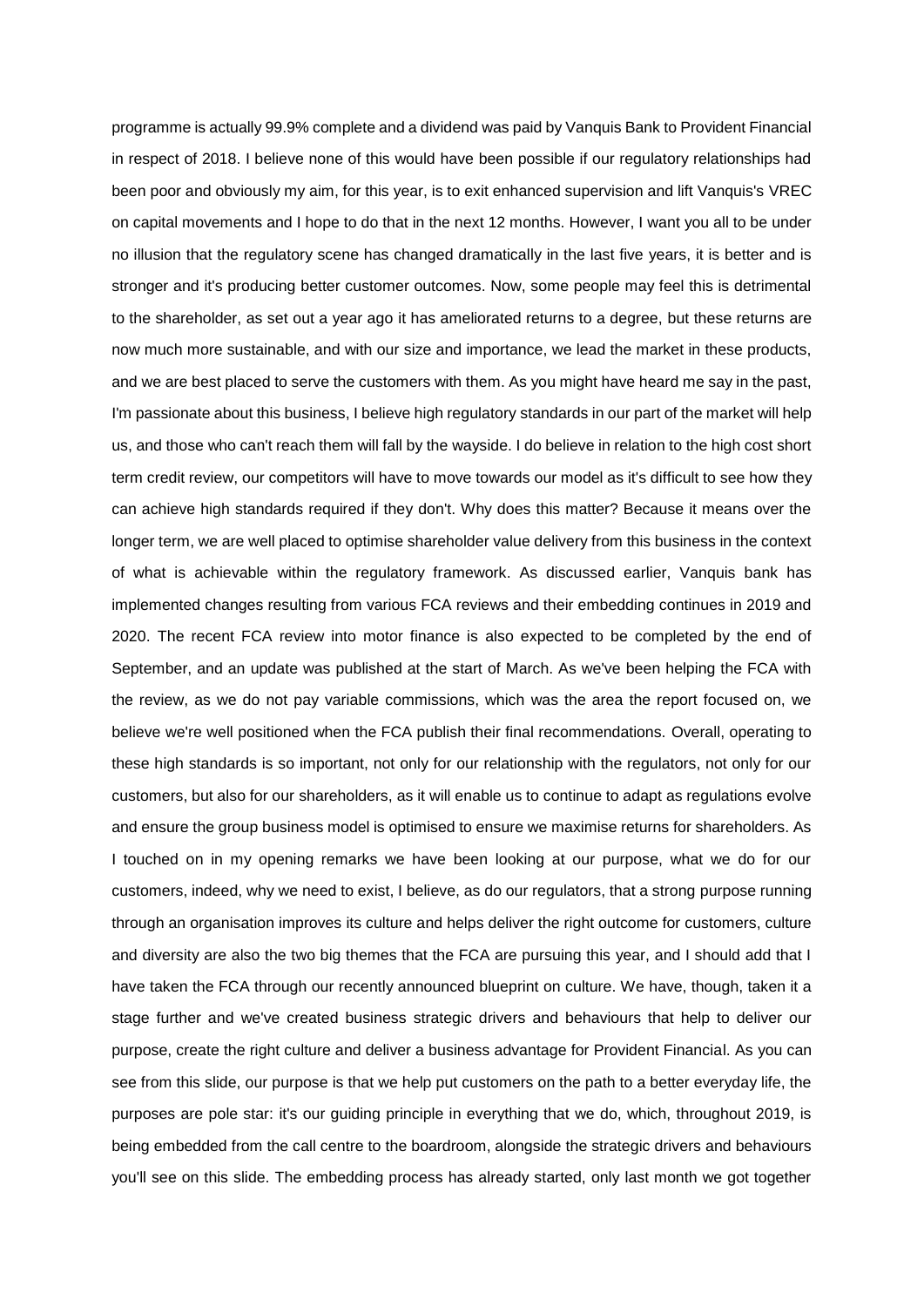with the wider leadership team and took them through what we call our blueprint, our cultural statement, the first time that anyone can remember this company having done that in its long history. It resonated strongly with our people and now the senior leadership teams across Provident Financial are taking it out to their teams and using it to deliver competitive advantage and good customer outcomes. In the UK there are some 10-12 million people who are not well served by the mainstream vendors, that's about 25% of the adult population, that is a staggering statistic ladies and gentlemen. Provident Financial, through its leading brands of Vanquis Bank, Provident Home Credit, Satsuma and Moneybarn serve about 2.4 million of these customers, we have started to expand our product set with a plan of giving our customers the full suite of products that they need through one portal, this will allow our customers to move between brands or hold more than one product as their credit needs change and evolve as they live their lives. Technology is critical to this and all of this, of course, is also done while we continue to raise the bar on regulation and compliance. We've started already, Satsuma will trial longer, larger duration loans at rates below 100% APR, Home Credit will test a hybrid product which will be underwritten in the home but collected remotely, both of these projects have been discussed with the FCA. On the Vanquis app we now have over one million customers, we have customers who can buy through that, a new car using Moneybarn, and some indeed have. It's early days for these initiatives, but they show the direction of travel at Provident Financial, a consumer centric offering covering the credit needs of the under-served, accessed digitally or through specific distribution channels. We are able to do this and plan to do more because our businesses are scalable, increasingly coordinated and have the core skills of distribution, underwriting, collections, data analytics which is embedded into our DNA. Soon our customers will be able to move up and down the credit spectrum, from one product to another depending on their credit needs, from Home Credit to Provident Direct to Satsuma to Vanquis Bank to Moneybarn, this will clearly enhance customer retention and ensure they have the right product to meet their needs. Underpinning all of this is our focus on finding a balance for all stakeholders which will be crucial to the success of the industry going forward, and we believe we are ahead of many others in striking this balance. As you know, Provident Financial as a group is in the earlier stages of greater collaboration, our customers and shareholders will benefit from this as we use data, analytics, technology and distribution better across our businesses. I've already flagged Moneybarn being in the Vanquis app, and the financial fitness initiative is another great example of how we're doing this and how doing this will enhance our customer proposition by helping customers understand better how they can access credit across Provident and improve their credit score. On the slide there are many more examples of our growth and efficiency initiatives, some within the businesses, others across the group, they will all help our customers, make us more efficient and help us deliver sustainable returns for our shareholders. One I'm excited about is improved targeting of potential thin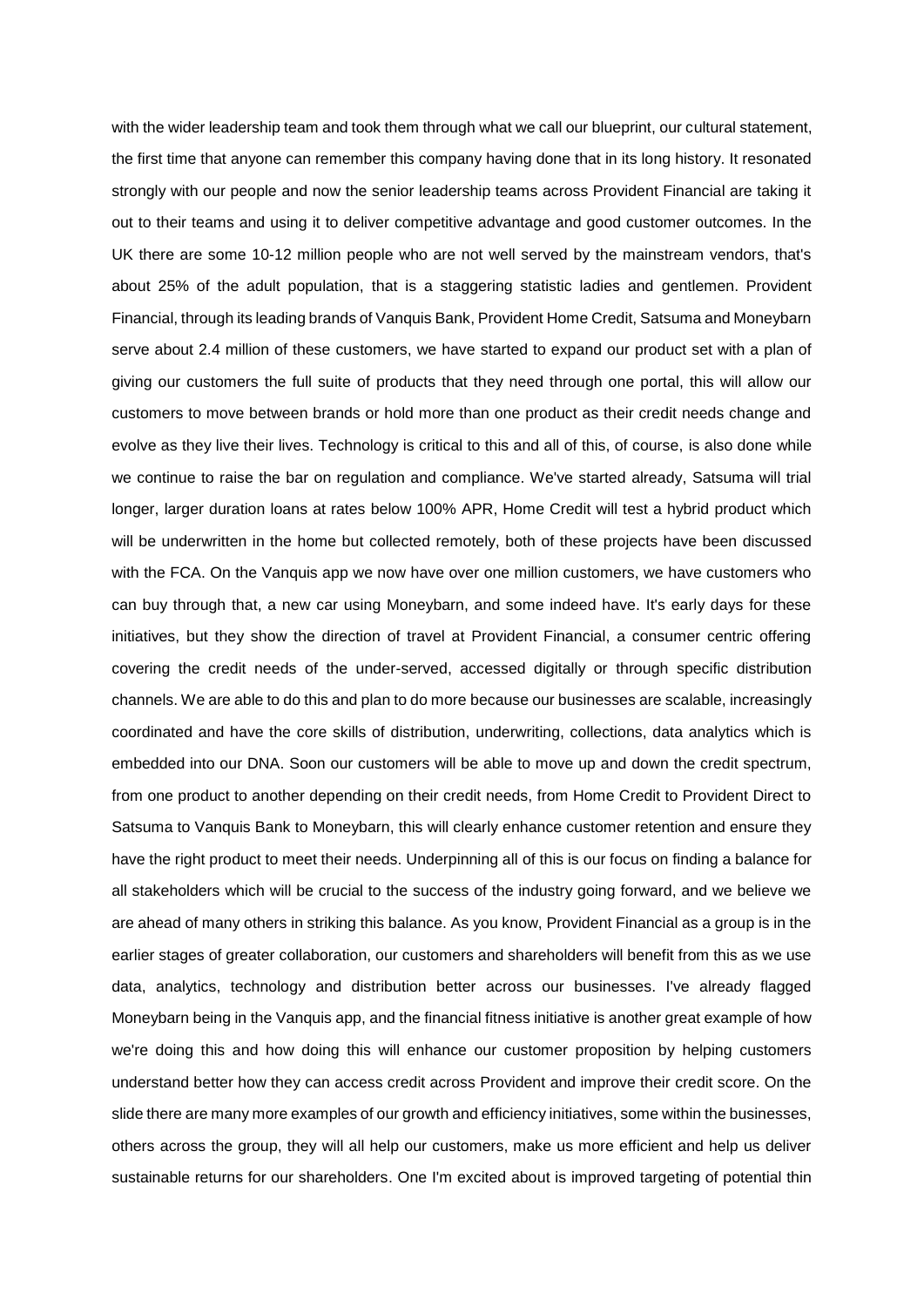file customers in Vanquis, these could be new people in the country or joining the workforce, those that have limited credit files. Helping these people access credit will be beneficial to them and to our shareholders. Here I should probably just make it clear that in case there is any uncertainty, all of the investment initiatives outlined on this slide are captured within our existing plans plus the growth that they will deliver. Going forward we'll be delivering many more smart initiatives across the group which will benefit the customers and shareholders alike and play their part in helping Provident Financial to grow, to become the leading player in the non-standard sector.

Finally, before concluding, I want to share with you my long-term vision for Provident Financial. We are at an inflection point for the group as customer needs are changing, digital is challenging old operating models and the regulatory environment is one of constant focus and change. Against this backdrop we have a clear strategy, a plan and vision as to how our group is evolving over the next two to three years. Vanquis Bank will be the biggest part of the group/ As it is now it'll have over two million customers, it'll be the core profit engine of the group, with its banking app we'll also be able to introduce chat-bots and artificial intelligence to enhance the customer proposition. We are implementing the plan to deliver this now and we have the right board and governance in place to achieve it. Moneybarn is changing and developing rapidly, as a group we will bring capital expertise and new channels of distribution to drive Moneybarn's growth. I see it almost doubling its customer numbers to 100,000 as we help customers get to work or take their kids to school, it will deliver strong, profitable growth and will be the second largest part of the group and the profit driver. CCD and its market is evolving rapidly driven by regulation and customer dynamics. To be clear, Home Credit is still needed by many of our customers, but, how they want to be served is changing, this channel will continue to shrink due to the change in customer demands, it will shift more towards our other businesses focused on more digital distribution. Let me give you some more colour. Of course we will still have customer engagement managers visiting our customers in the home, but that will not be the only way that that part of the market is served and there will be fewer CEMs than we have now, customers will want a digital payment card, they will want digital collection, and, as the customer base migrates a generation, which it's already doing, they will want to have digital underwriting as well. You cannot roll back the clock for Home Credit, the world is changed, and CCD is planning for that and for that future with Provident Direct and Satsuma, both being key attributes to that model. I should be clear though that CCD will be the smallest part of the group serving its important purpose, but it will not be a significant profit driver for the group. This is not Provident specific- it's the nature of the market. That said, I appreciate the importance of making CCD profitable again, and as soon as possible, as I believe it will have a material factor on the group's overall valuation. So, in conclusion, 2018 has been a year of recovery and stability. The five objectives I set out for the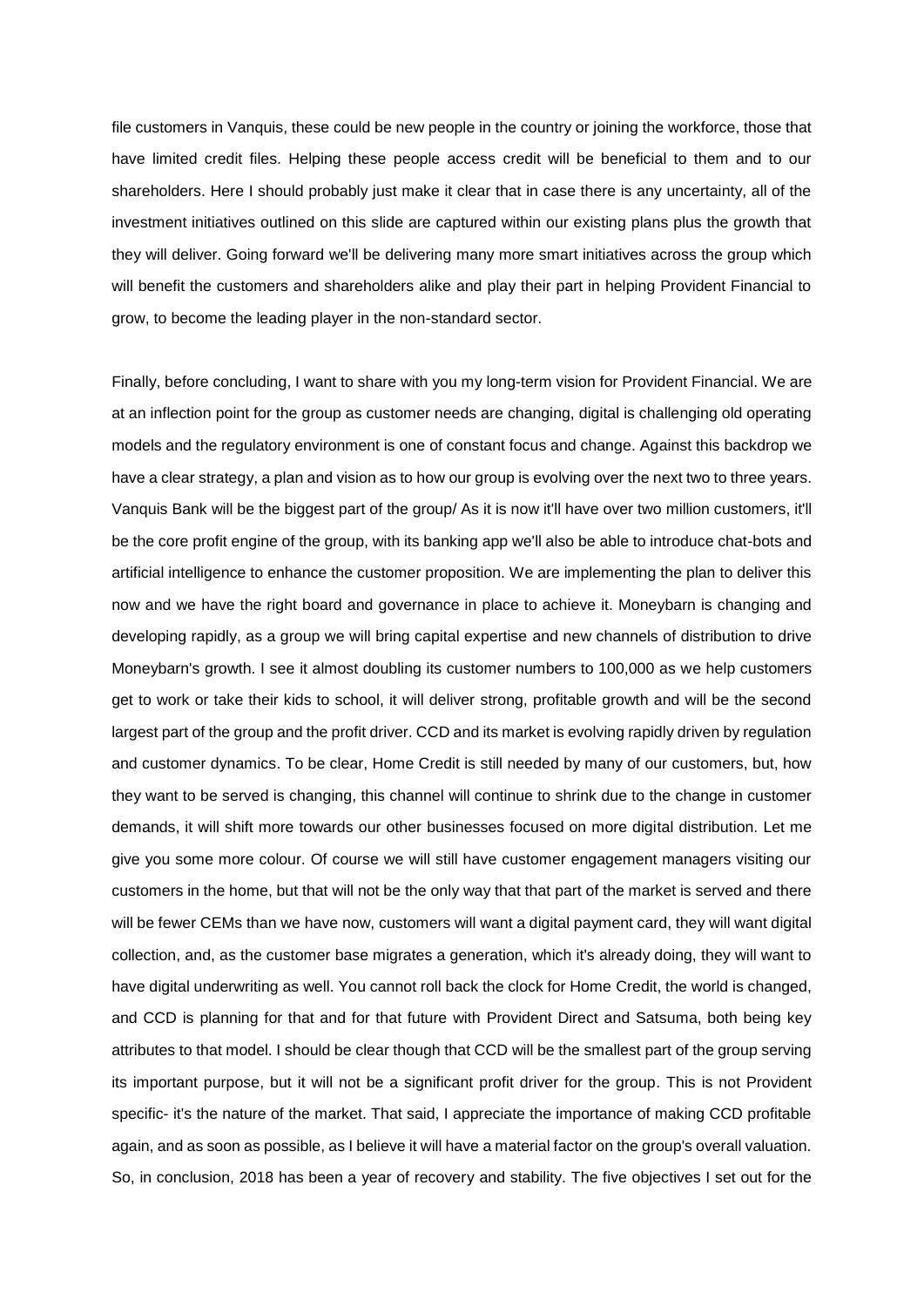year have been met- implementation of the Home Credit recovery plan and obtaining FCA authorisation, successful delivery of the ROP refund programme and the business model adaptation, significant progress with the FCA in Moneybarn, and strengthening our group board governance and culture, and recapitalising the group and re-accessing the debt markets. This, of course, does not mean everything is done, but it does mean we're in a good position to move forward and to deliver more for our customers and our shareholders. After all, we are the biggest player in the market, we serve 2.4 million customers, and we have market leading positions with optionality to grow. That said, to achieve what we have done in the last year is an incredible effort and, for one, I would like to thank everyone at Provident Financial for their contribution to that. It would be remiss of me not to flag that this was all being done against the backdrop of heightened political and economic uncertainty, more importantly though, the fog of uncertainty doesn't seem to be clearing, and as such we have been cautious in our underwriting to ensure that we're as best placed as we can be to meet the future. That said, the group is very much on track with the guidance we gave at our quarter four trading statement.

Turning to my priorities for 2019, we aim to grow customer numbers in Vanquis Bank and Moneybarn, we aim to stabilise the CCD customer base, and reduce its cost base, and achieve a run rate profitability, as we say, in due course. We aim to implement our strategic growth initiatives that I've outlined today, drive synergies across the group, especially between Moneybarn and with CCD working more closely with the bank, refinance the group's syndicate and embed the group's new cultural blueprint. Last but not least, we aim to restore attractive cash returns to shareholders, and I have confidence that I have the right leadership to achieve this during the course of 2019. We stick by our statements of a year ago, 10% sustainable return on assets, receivables growth at between 5-10% per annum, and once we get back to normal, a dividend policy of at least 1.4 times.

Thank you for listening and coming along today. Simon and I will host Q&As, but I just want to finish with a quick summary saying a lot has been done, progress has been made, but we've still got a lot more to do to make Provident Financial a company its customers and regulators, shareholders and colleagues, know it can be. I'm very confident we now have the right management team and the board to be able to deliver this for all of our stakeholders. So, I'll now open it over to questions, but please bear in mind when you're asking that we are under the control of the Takeover code in the context of where we are. Thank you. Simon do you want to come up?

#### **Ian White, Autonomous**

Morning, it's Ian White from Autonomous Research. Three questions from me please. First of all, could you give us some guidance for CCD costs in FY19 and FY20, please? So, in particular I guess we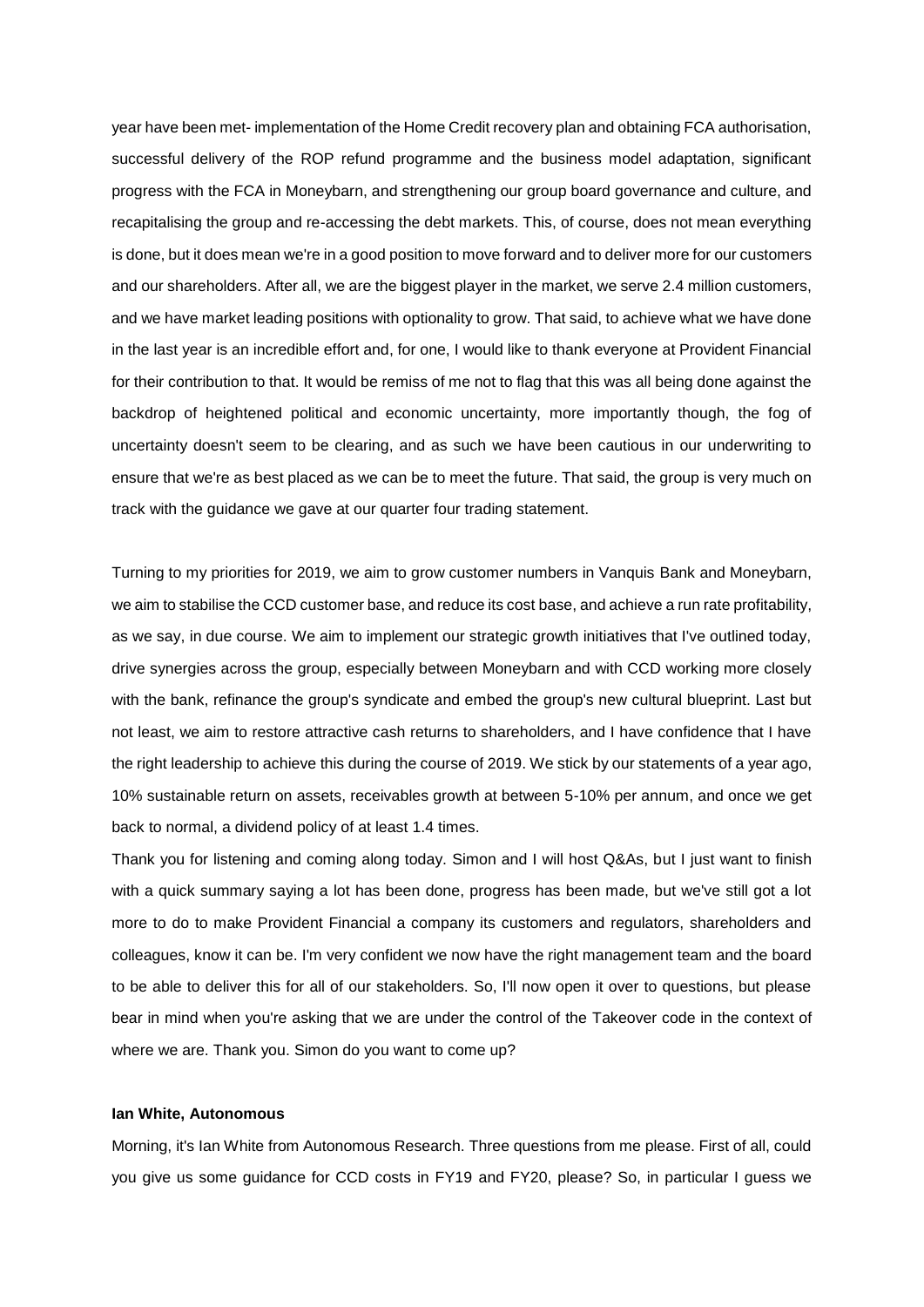should be aiming below the H2 18 run rate for costs in CCD given the headcount reductions that you've made over the period, but how are you thinking about the size of the cost base versus the opportunity to grow the customer base at this stage? That's question one. And I can pause there or go ahead with two and three, whichever you prefer?

#### **Simon Thomas, Group CFO**

Ian, unfortunately, because of the Takeover Panel rules I can't actually give you a forward forecast, which you probably understand. What I would say, however, is, directionally, you can understand that with the levels of headcount reduction that we've been putting through, together with the recent reduction that's just happened in February, Chris and the team have been taking real action on the cost base, and therefore you could probably work out yourself in terms of the sizes there by looking at the headcount changes together with some other pieces as well, so, directionally you can see where it's going but I can't actually give you a figure as such yet, I'm sorry.

# **Ian White, Autonomous**

Okay. And then on capital, I know that you're still carrying the 6.8 percentage points of conduct and oprisk add-ons that were applied at FY17, I wondered if you were prepared to share with us your expectation as to the timing of the next PRA review of your ICAAP and Pillar Two capital requirements please? So not what you expect the outcome to be, but just when the next review is expected?

#### **Simon Thomas, Group CFO**

Well, I think the next C-SREP will probably be towards the autumn of this year, around that sort of time, and let me be very clear, I think undoubtedly at 25.5% that is a very, very high capital level, total capital requirement that we have in the business itself. And you quite rightly point out that at the moment we're carrying £50 million for conduct and £50 million for operational risk as well, so, I mean, these are two substantial add- ons. And on top of that, obviously, we've got the kind of cyclical buffers, you know, the buffers we have to carry, that every bank has to carry itself, but 25.5% is high. I did mention in my speech about the fact that we'll be looking at some items this year, I've just got to be clear though, that having dealt with the PRA for many, many years, let's put it this way, they're cautious people, quite rightly, you know, and they're there to protect customers. But, you know, therefore you have to be able to convince them that you can really expect some form of release of some of those capital items. But what I would say to you is we have a list of things that we're looking at, and obviously we're going to progress those, and some of those may well come as part of the C-SREP that we talked about that will be coming up in the autumn of this year.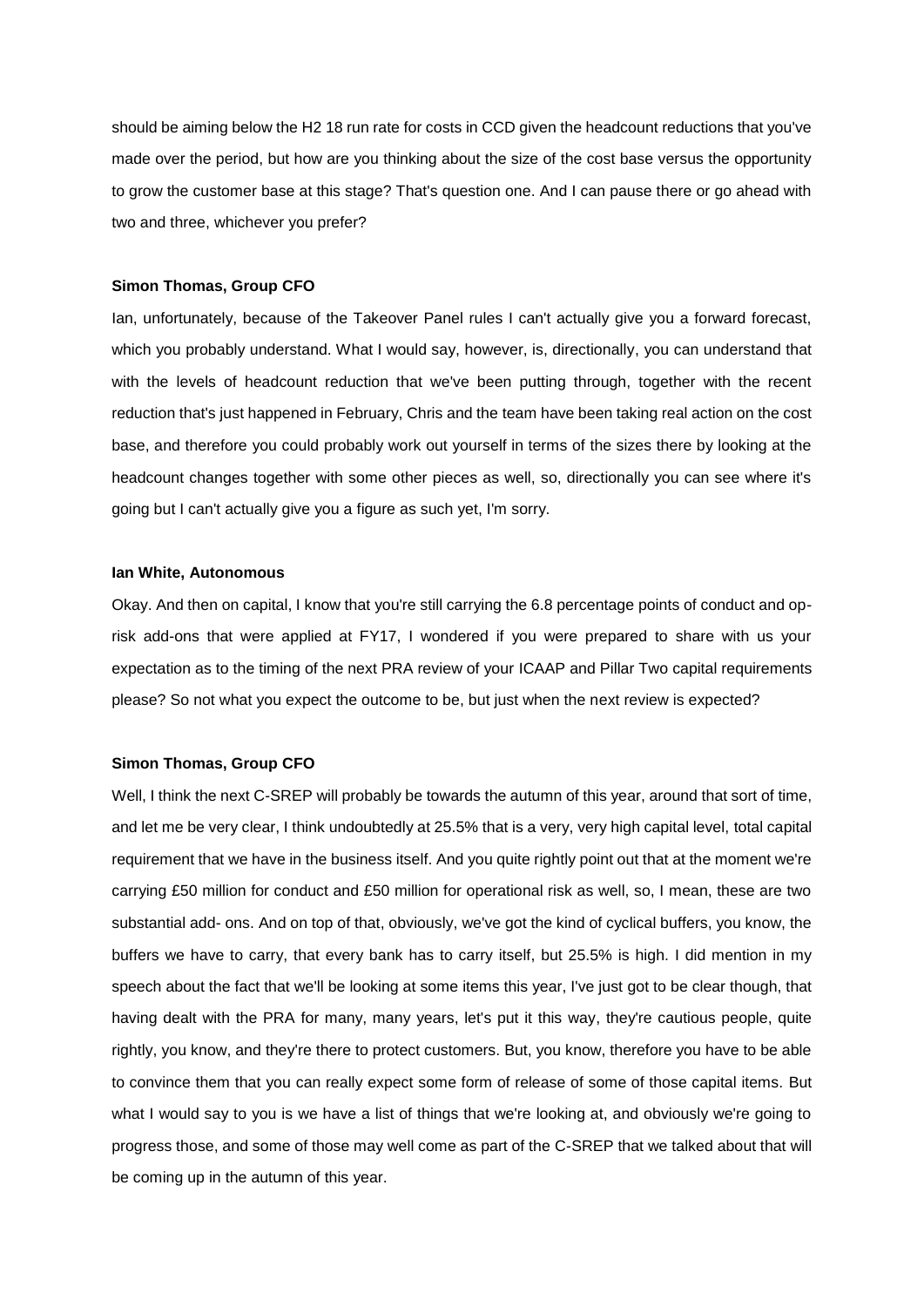#### **Ian White, Autonomous**

Understood. And just lastly, please, what's the size of the unutilised ROP provision versus the £30.7 million, I think it was, that you took for forward complaints last year? And have you seen a material change in the unutilised portion of that in the early part of this year as the redress programme has drawn to a close?

#### **Malcolm Le May, Group CEO**

As I said in my speech, we haven't gone into the details of what has been utilised and what hasn't been utilised, but we have not seen a material uptake in any CMC activity or any other complaints around the project.

#### **Ian White**

Thank you.

#### **John Cronin, Goodbody**

Thank you. It's John Cronin at Goodbody. A few questions, not looking for explicit guidance, clearly, but, in terms of impairments to revenues at a Vanquis Bank level, look, we noted your comment this morning that January and February has seen some moderation, which is encouraging. If we look back at the Q3 update, you did call out at that point an increased use of forbearance arrangements, but no associated uplift in provisioning at that juncture, then, in Q4 we received the same message in terms of the trend, but there was an increase in your provisioning. What I'm trying to understand is, how we should think about the evolution in terms of the read across from your comment this morning around forbearance arrangements and how that may or may not translate into an impact from an impairments perspective, all else being equal? That would be my first question.

#### **Simon Thomas, Group CFO**

I think, John, you're quite right, that in the final quarter, probably September, October, November and December, we saw a pick up in payment arrangements coming through Vanquis Bank, and those were to do with obviously the forbearance pieces that we talked about, plus also the minimum paid dues as well, where, you know, we were asking clients to actually move onto a minimum payment, and that in certain cases, was absolutely fine, in other cases actually it pushed them into asking to go into a payment arrangement. Now, we flagged that that was picking up and that picked up quite substantially in the final quarter, what we're also saying today though is that naturally, as you go through that sort of process, you're in a position whereby the provision associated with the payment arrangement is far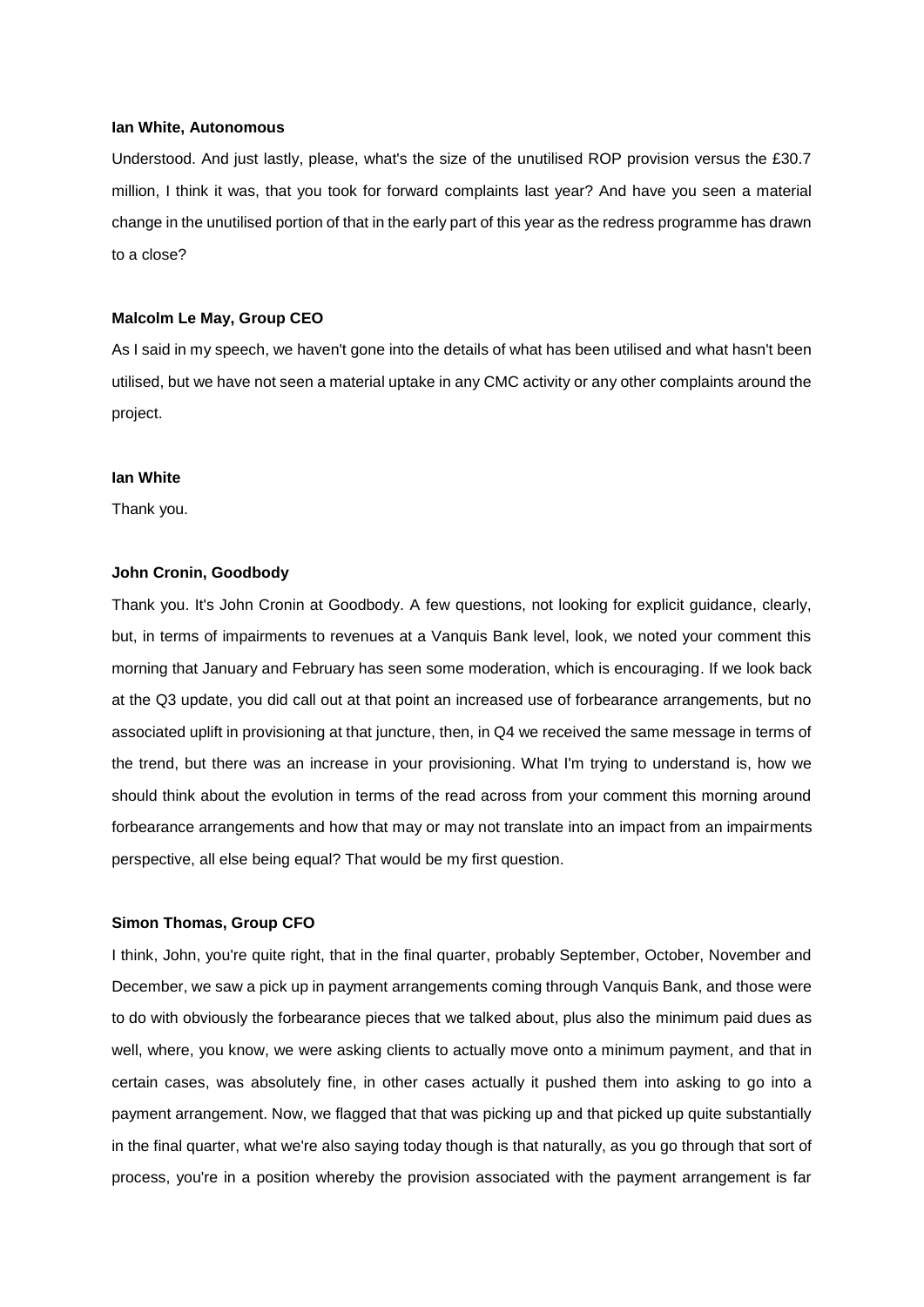higher, it's about 80% of the total provision. So, basically, you're essentially probably bringing forward that provision that typically might have taken four, five or six months to go through in a more normal process. However, the critical point is that in January and February we've seen the payment arrangements, actually the level and the increase in payment arrangements starting to level off. Now look, one swallow doesn't make a summer, but let's be clear, that's what we would have expected because of that process that's been working through our book, and therefore, John, thinking about impairments for next year, I guess that we're in a position whereby we should see a little bit more positive news coming through there.

#### **John Cronin, Goodbody**

Thank you. I have a couple of others. One is on the, again, not looking for any specific guidance, but any colour you could give us in terms of how you're thinking about your funding structure in terms of the medium-term evolution of that. I guess what I'm trying to understand is are there substantive opportunities on a medium-term basis to perhaps execute securitisations, do another tender for the bonds in due course. How should we think about that?

## **Simon Thomas, Group CFO**

Well certainly from the bond perspective, obviously we only took the £250 million out last year, so, you know, I don't think we'll be in a position whereby we'll be wanting to do anything to those, that money has been lent to us for a five year period, I think you're aware of the fact that we are looking at the RCF, our revolving credit facility, and typically our policy is that we'll do that 12 months in advance of the normal maturity, which would be May 2020. What I can say to you, John, is that we are already engaging with the banks, we're making good progress with them, clearly the size of the ask this time will probably be a bit lower and that's because, of course, the CCD receivables has shrunk over the last 18 months, and therefore the size of the ask from an RCF perspective is going to be lower. But the initial indications from our banks is that they're very supportive of the business going forward and I'd hope to give you more details when we see you later this year.

#### **Malcolm Le May, Group CEO**

And just to add to that, obviously the bank is now fully ring-fenced, and it's funded by its retail deposits, I mean, that's the biggest part of the group.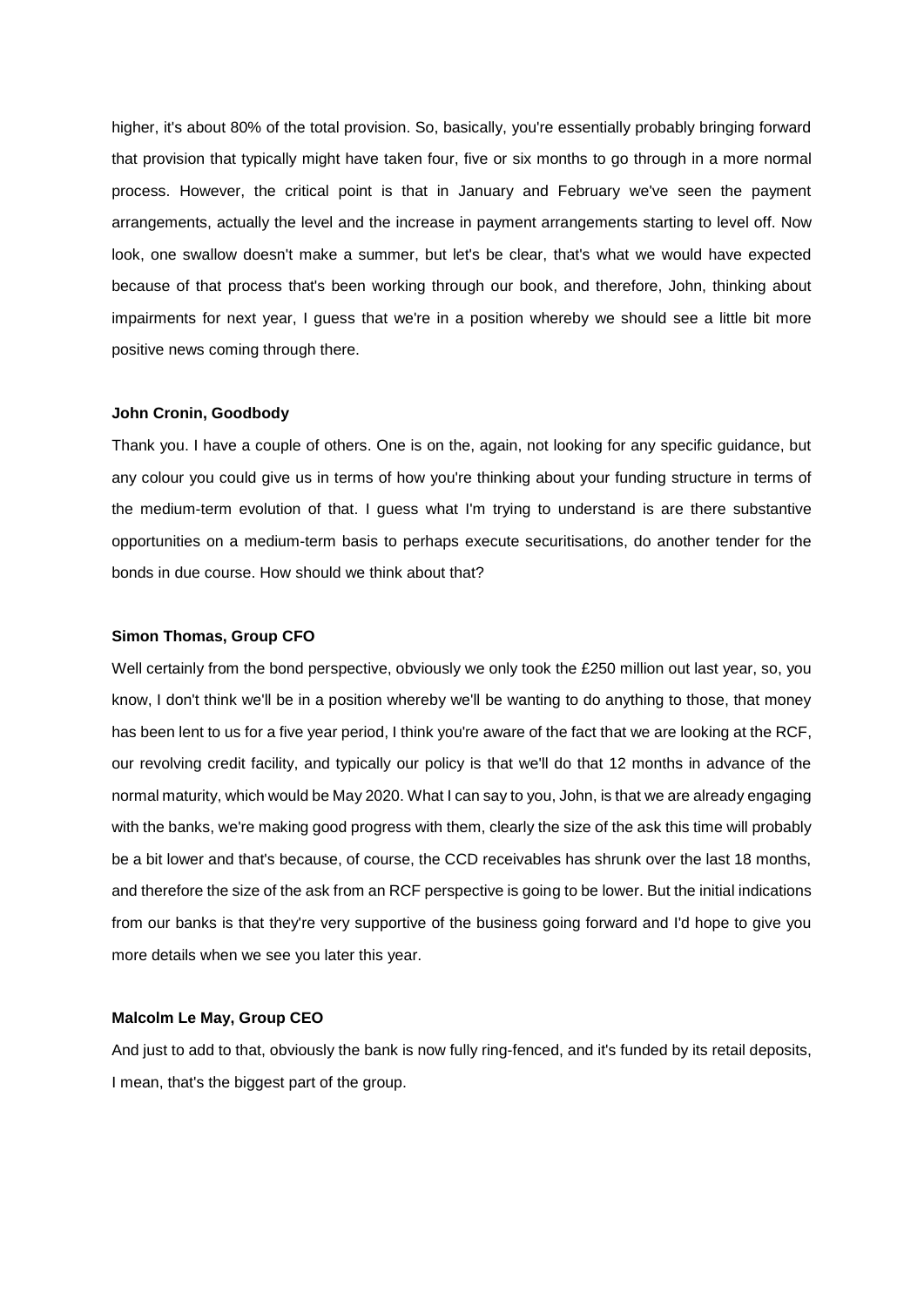#### **John Cronin, Goodbody**

Absolutely. And one final one, we've seen some of the proposals coming from Non-Standard Finance refuted by you and clearly this morning's statement calls out some very interesting progress from Satsuma and the Moneybarn perspective, but can you make any comment around the view that Non-Standard Finance is expressed in relation to leveraging the Vanquis Bank customer base to target, or the synergies I guess, between the Vanquis Bank customer base and its own everyday loans and guarantor lending initiatives? Like, philosophically could you make any comment in terms of your views on that specifically? And maybe in an interrelated vein do you have any specific plans, or, how should we think about the potential for Vanquis Bank to launch term loan products in its own right?

#### **Malcolm Le May, Group CEO**

Well, the bank itself has got a loan product which it has out there. I see considerable synergies, as I said in my speech, between Moneybarn and the bank, I don't know enough about NSF's businesses to opinion that, but, what I would say is, clearly the ability or otherwise to put any loans onto the bank's balance sheet would require extensive discussions with the PRA before they allow you to do that, and so I think it would probably be inappropriate to comment beyond that at this stage.

**John Cronin, Goodbody**

Understood, thank you.

#### **Malcolm Le May, Group CEO**

Any other questions?

#### **Justin Bates, Cannacord Genuity**

Justin Bates, Cannacord. Just on the slide that you have up there, the long term vision, I was quite surprised to hear you say that the home collect credit division is going to be the smallest part of the group in the long term, and I just wondered what's feeding into your thinking there in terms of a change of the dynamics over the long term?

#### **Malcolm Le May, Group CEO**

Well if you look at the shape of the group at the moment it is already the smallest part of the group. Obviously in part because of the recovery programme it's on anyway. I think if you look at the absolute size of lending to the high cost short term credit market I don't think will necessarily change, but I do think the distribution channels within it is going to shift much more, over time, to a digitally driven